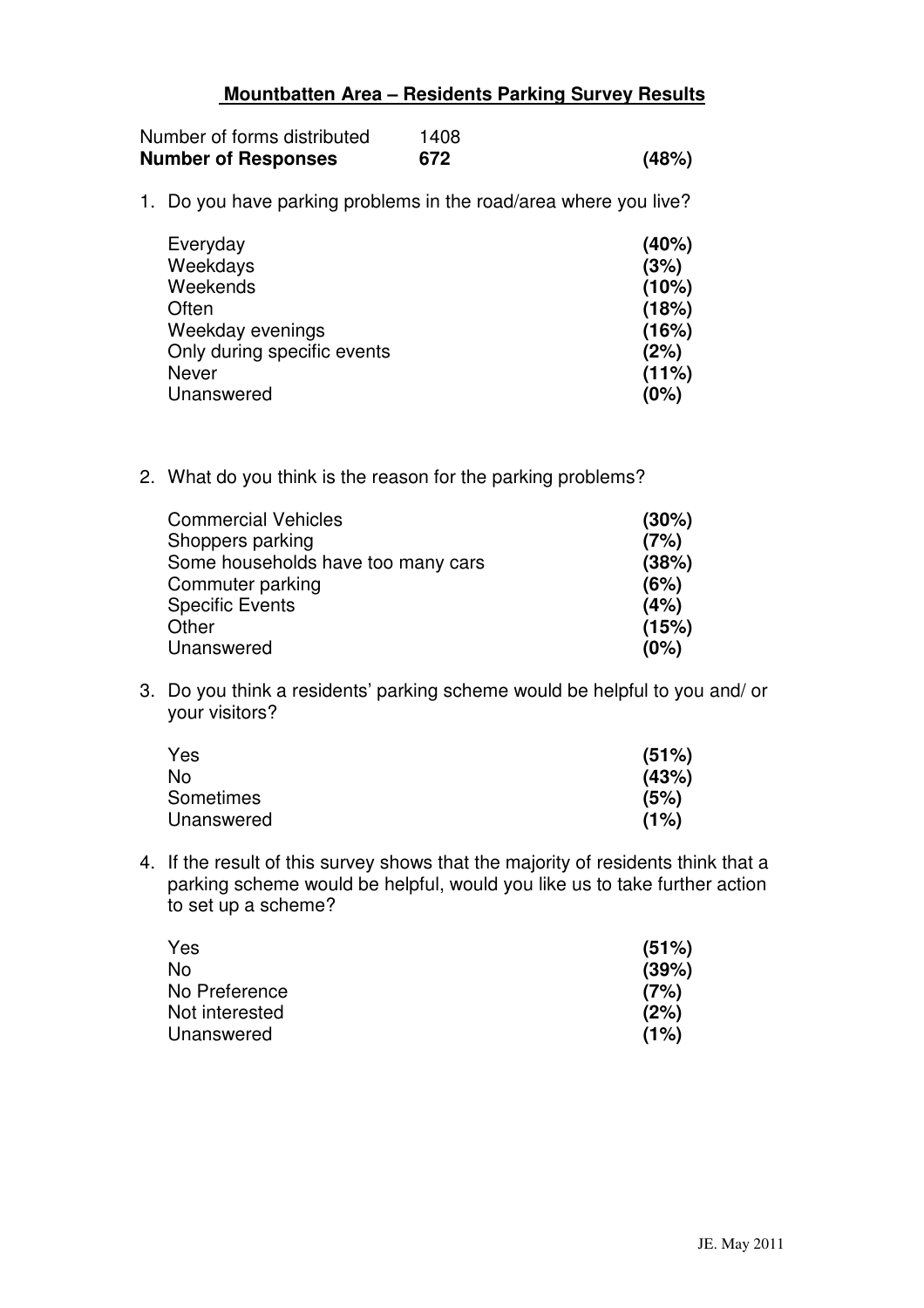5. If the result of this survey shows that the majority of residents think that a parking scheme would be helpful, which days of the week do you think it should run?

| 7 days a week          | (54%) |
|------------------------|-------|
| Weekends only          | (3%)  |
| Monday to Friday       | (8%)  |
| Other                  | (2%)  |
| Not interested/no days | (33%) |
| Unanswered             | (0%)  |

6. What time of the day do you think the parking scheme should run?

| (43%) |
|-------|
| (19%) |
| (3%)  |
| (2%)  |
| (33%) |
| (0%)  |
|       |

7. Do you think a residents' parking scheme was introduced in your area that it should include a period of free parking for visitors, trades people and traders?

| (68%)    |
|----------|
| (16%)    |
| (5%)     |
| $(11\%)$ |
| (0%)     |
|          |

8. How long do you think this period of free parking should be for?

| 1 hour         | (16%) |
|----------------|-------|
| 2 hours        | (28%) |
| 3 hours        | (23%) |
| Not interested | (21%) |
| Other          | (12%) |
| Unanswered     | (0%)  |

9. Is the address we sent this survey to your home or business address?

| Home            | (97%) |
|-----------------|-------|
| <b>Business</b> | (1%)  |
| Both            | (1%)  |
| Unanswered      | (1%)  |

10. How many vehicles registered to the area?

847